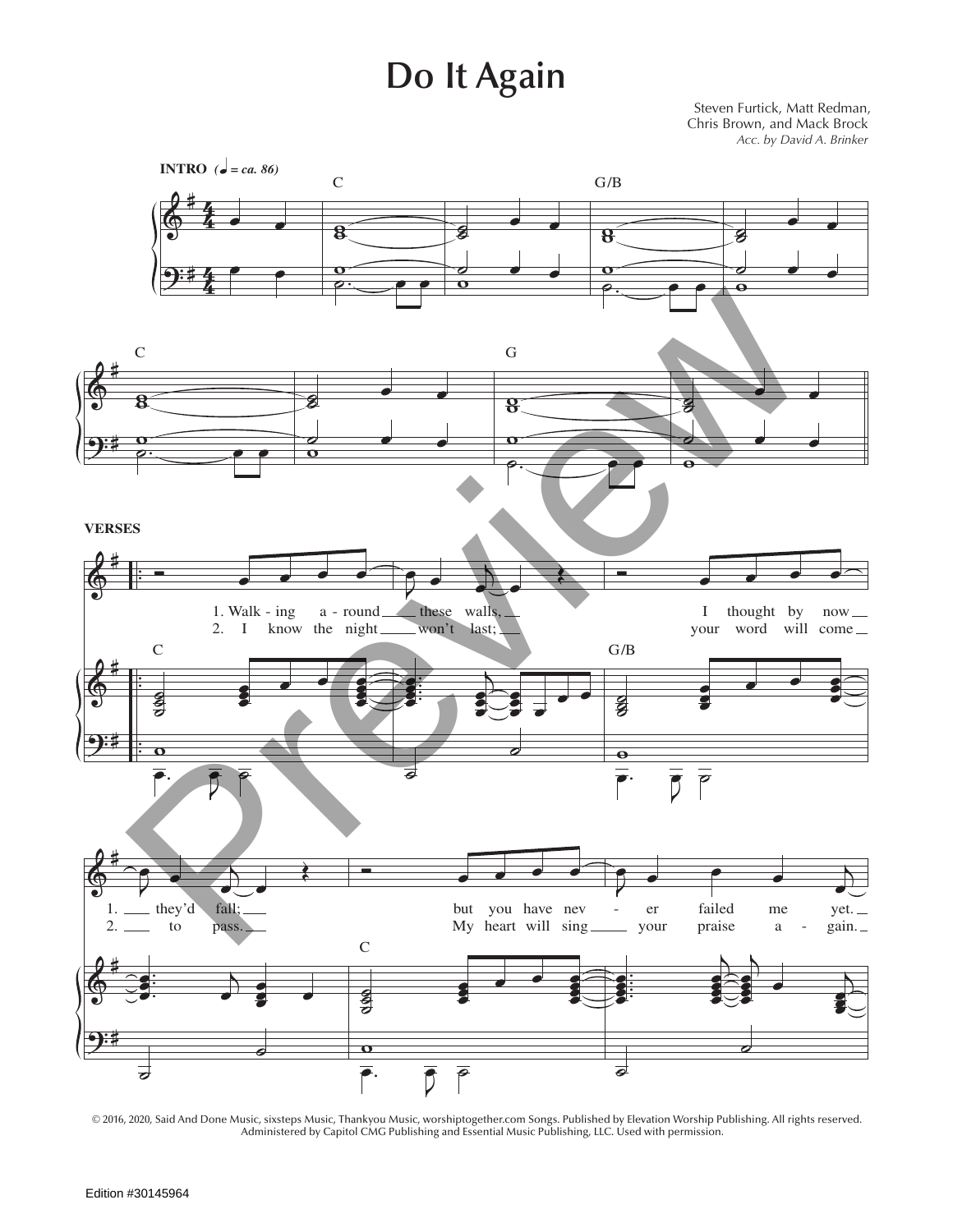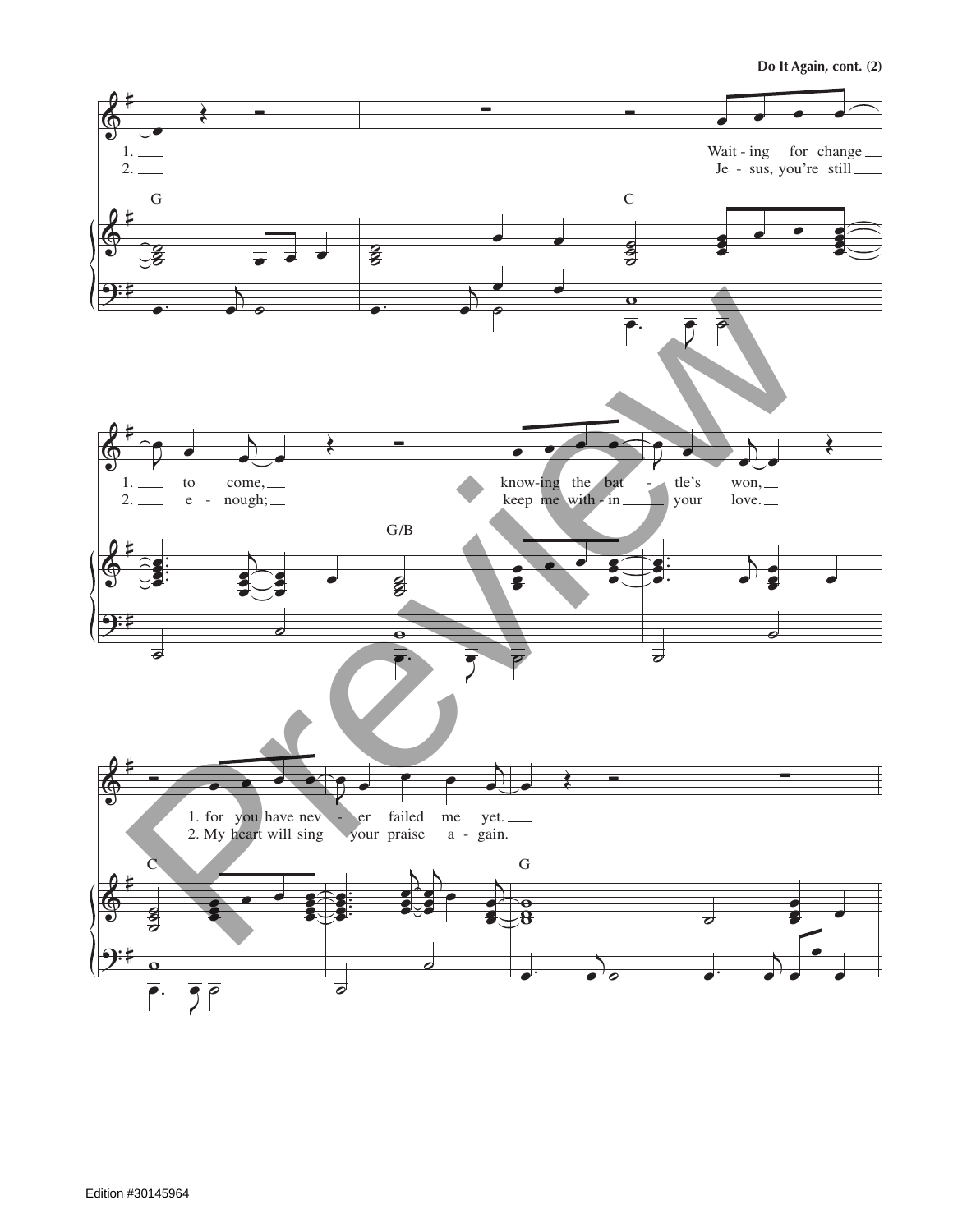

Edition #30145964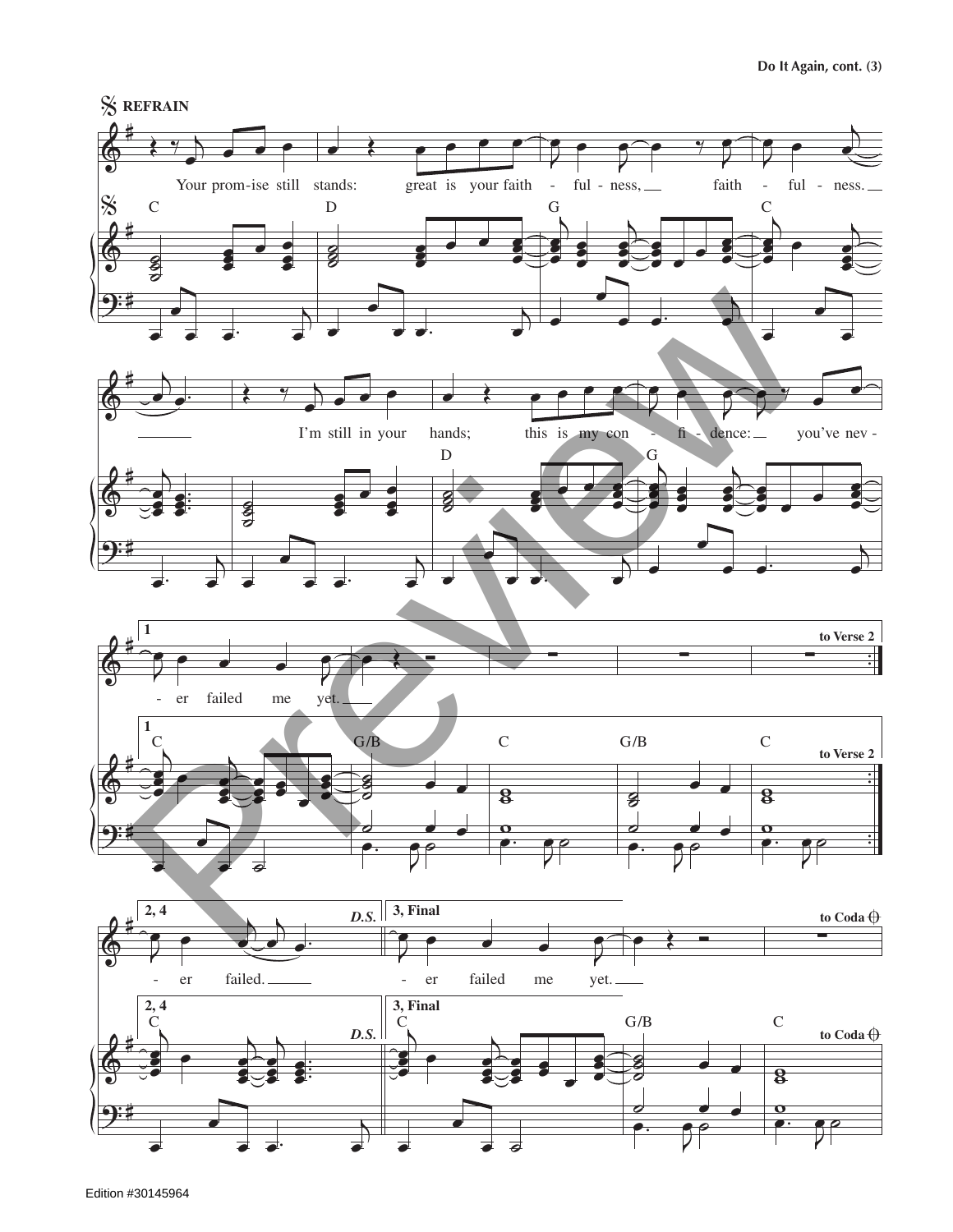





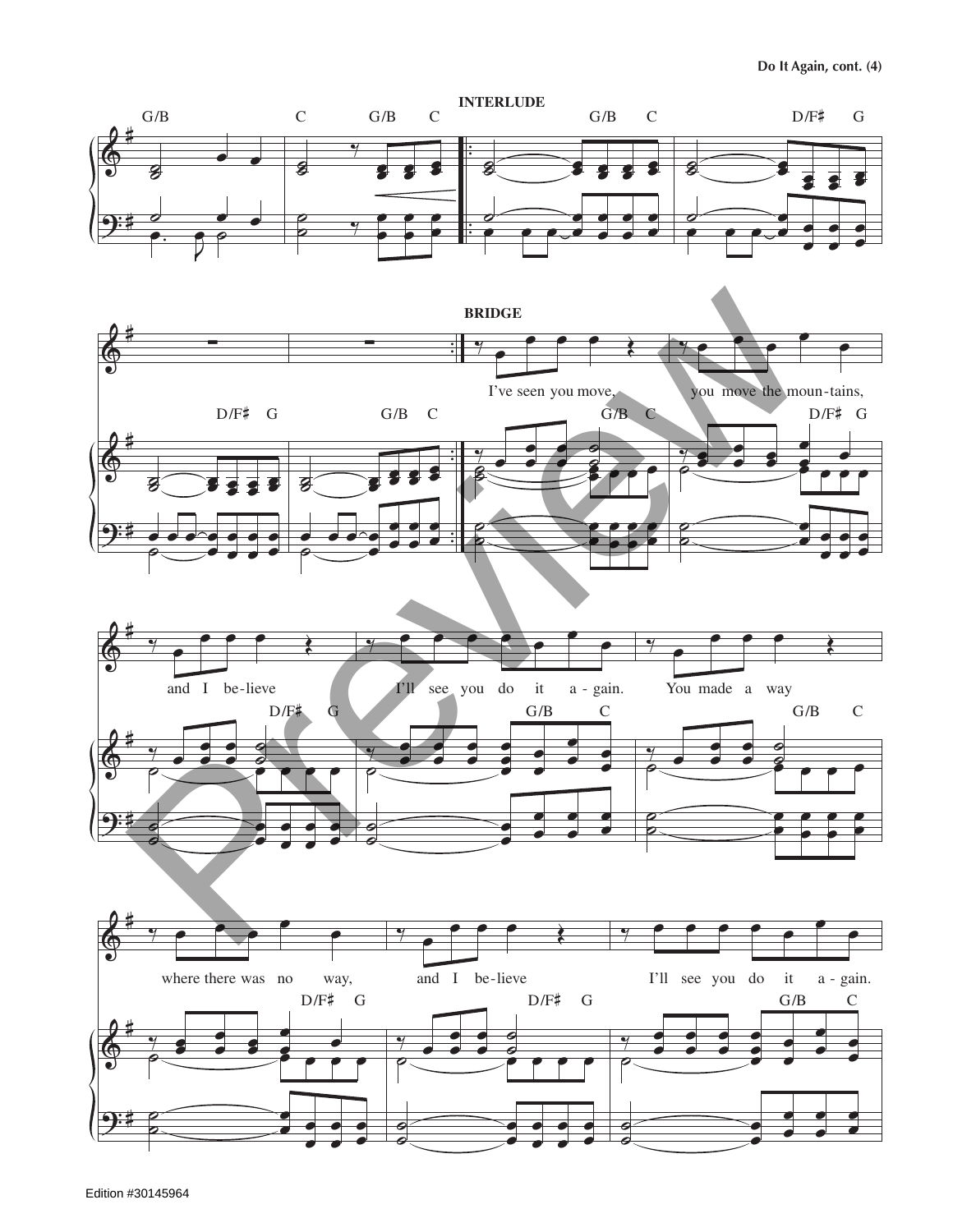